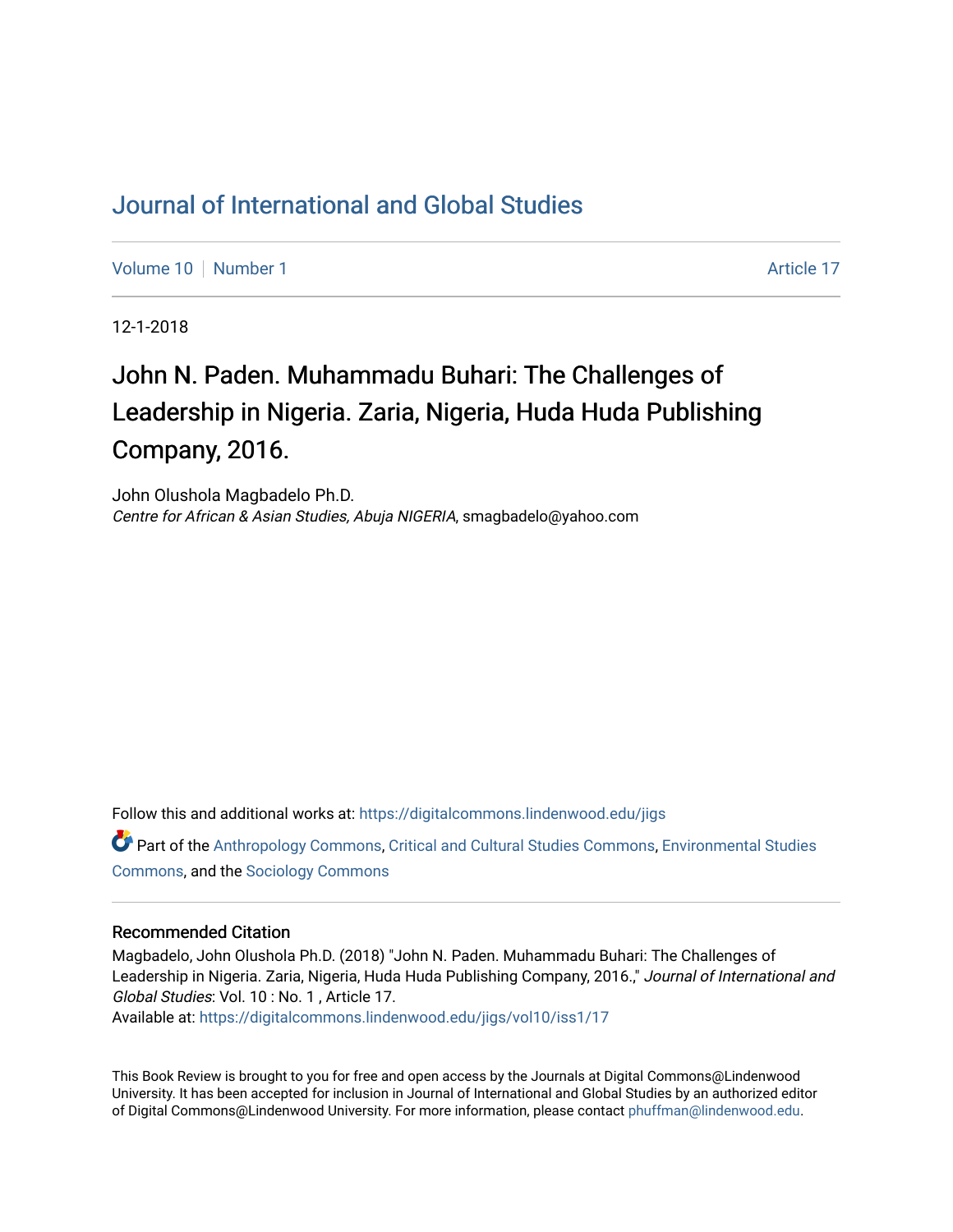### **John N. Paden.** *Muhammadu Buhari: The Challenges of Leadership in Nigeria.* **Zaria, Nigeria, Huda Huda Publishing Company, 2016.**

John Paden's *Buhari: The Challenges of Leadership in Nigeria* is an important contribution to works documenting Nigeria's political history.The author demonstrates a scholarly commitment to Nigerian affairs, having lived and worked in Nigeria for a considerable length of time. His most recent publication follows the publication of his *Religion and Political Culture in Kano* and an earlier biographical masterpiece on Ahmadu Bello, a major figure in Northern Nigeria's pre-independence politics and a dominant figure in Nigerian politics throughout the First Nigerian Republic. Paden's current work is a second biography, this time on Muhammadu Buhari, a retired major general in the Nigerian army and the country's sitting president.1 To have written this book only six months after Buhari's residential victory in 2015, Paden must have been betting on Buhari's strength as a candidate, given Buhari's broad acceptance across many parts of the country. In the book's preface, Paden explains the rationale for undertaking this biographical treatise on the new Nigerian president, noting that he hoped such a work would enable the world to appreciate how Buhari emerged to become a national leader and that it would highlight the qualities Buhari brings to the challenges of leadership. Specifically, the author's aim is to examine the qualities of this determined leader, who, after three failed electoral attempts since 2003, demonstrated an unwavering desire to govern Nigeria and fix its several problems.

There are twenty four chapters in the book, along with a foreword by retired general Theophilus Y. Danjuma. The work is divided into three parts. The first part highlights the different stages of socialization and the challenges they posed to Buhari from the time of his birth in 1942 through to 2015. Paden describes Buhari's early life and his family networks and values, exposure to education, enlistment in the military, and experiences during the Civil War as foundational, preparatory phases that eventually led to the emergence of Buhari as a national leader and his contributions to Nigerian civil society (pp.3-72). In part two of the book, the author presents and examines the immediate challenges Buhari faced upon taking office, including quelling the Boko Haram insurgency, halting corruption, achieving religious balance while maintaining regional balance, as well as resolving the challenges of economics and politics. The challenges of implementing economic and political initiatives while fighting corruption, providing security by defeating the Boko Haram insurgency, and revitalizing the country's economy are examined against the backdrop of the resistance these initiatives spawned (pp. 73-152). The third part of the book captures in greater detail the challenges the Buhari administration faced pertaining to security, including ending the insurgency specifically the Shiite – military clash in Zaria); enhancing internal security;tackling corruption; and encouraging economic development and promoting political change. Some critical issues that engaged the author's attention in this part of the book include police and security reform, corruption and law, military procurement accountability (and the diversion of defense funds by the previous administration), the first Buhari budget, and the controversy over fuel subsidies and the structure of the Nigerian National Petroleum Corporation (NNPC). The reconstruction of the devastated Northeast, the introduction of constitutional federalism and accountability, and the challenges of attaining a balance between federal and state governance—while simultaneously attempting to legitimize local governance—all while attempting to achieve a balance between the executive,legislative, and judicial branches of the federal government are analyzed and presented in detail (pp. 153-250).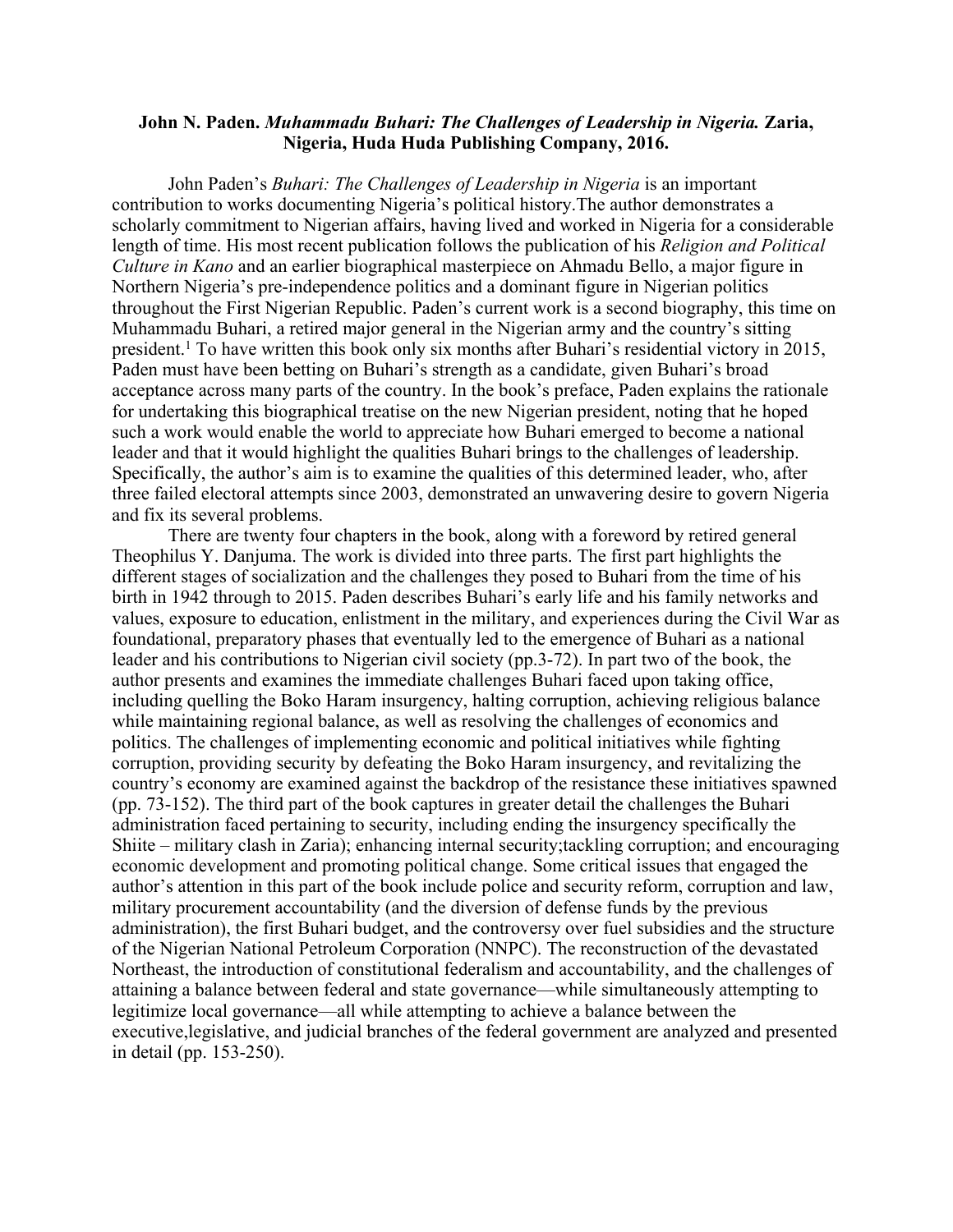The author concludes the book with an assessment of the administration of President Buhari on how well it has actualized its agenda. Regarding counterinsurgency in the Northeast, Paden believes that the Buhari strategy of engaging with the regional countries in the Lake Chad area (comprising Cameroon, Niger, and Chad) and working closely with the international community (including western powers and the United Nations) accounts for the recovery of all the territories that had been lost to Boko Haram. On the anticorruption campaign, Paden observes that the administration's reliance on international support led to the retrieval of Nigeria's looted funds banked and invested in Dubai, London, Switzerland, and the United States (p.259). The author observes that the ongoing trials of nine Nigerian senators—including the president of the Senate over alleged criminal offences—are a testament to the administration's commitment to the rule of law in conducting its fight against corruption. Regarding economic development, Paden opines that although the collapse of the price of oil below \$30 per barrel prevented the Buhari administration from introducing a reconstruction budget for the development of infrastructure, deficit spending and international assistance have enabled the administration to improve electricity infrastructure and provide help for the poor (p.260). The author is of the opinion that that the Buhari administration has shown commitment to its stated priority of effecting political change through visible and demonstrable efforts that reflect the pursuit of three-tiered federalism (in which local governments are an official tier of government, alongside state and federal entities) and electoral reform (p.261).

This book has some weak points that may be addressed in subsequent editions. The first is that it does not give a detailed account of all the subjects it broaches, thereby leaving out some valuable information that could have helped in further validating the author's assessments and conclusions. The second weakness, which is related to the first, is that valid data on the achievements of the Buhari administration across sectors of the Nigerian economy are not included to substantiate the author's position. The rice revolution, which has been successfully carried out in the agricultural sector, and the efforts being made to revitalize the mining sector, both of which are consistent with the administration's objective of diversifying the country's revenue sources, are not mentioned in the book. Third, no reference is made to the need to reposition the Civil Service for improved service delivery despite the obvious fact that the success of the Buhari administration depends not solely on political reform but also on the implementation of the administration's policies by the Civil Service.

Despite these shortcomings, Paden has written a book which should be read by those with an interest in African studies, international relations, or political science because a biographical publication on Muhammadu Buhari, one of Africa's most disciplined, insightful, and committed leaders, should certainly command wide readership. The expanded version of this book should be published after President Buhari completes his presidency, as that will enable the author to examine Buhari's legacy and the Buhari administration's achievements in retrospect, which will undoubtedly cement Buhari as Nigeria's most transformative leader.

John Olushola Magbadelo PhD Centre for African & Asian Studies, Abuja, Nigeria smagbadelo@yahoo.com